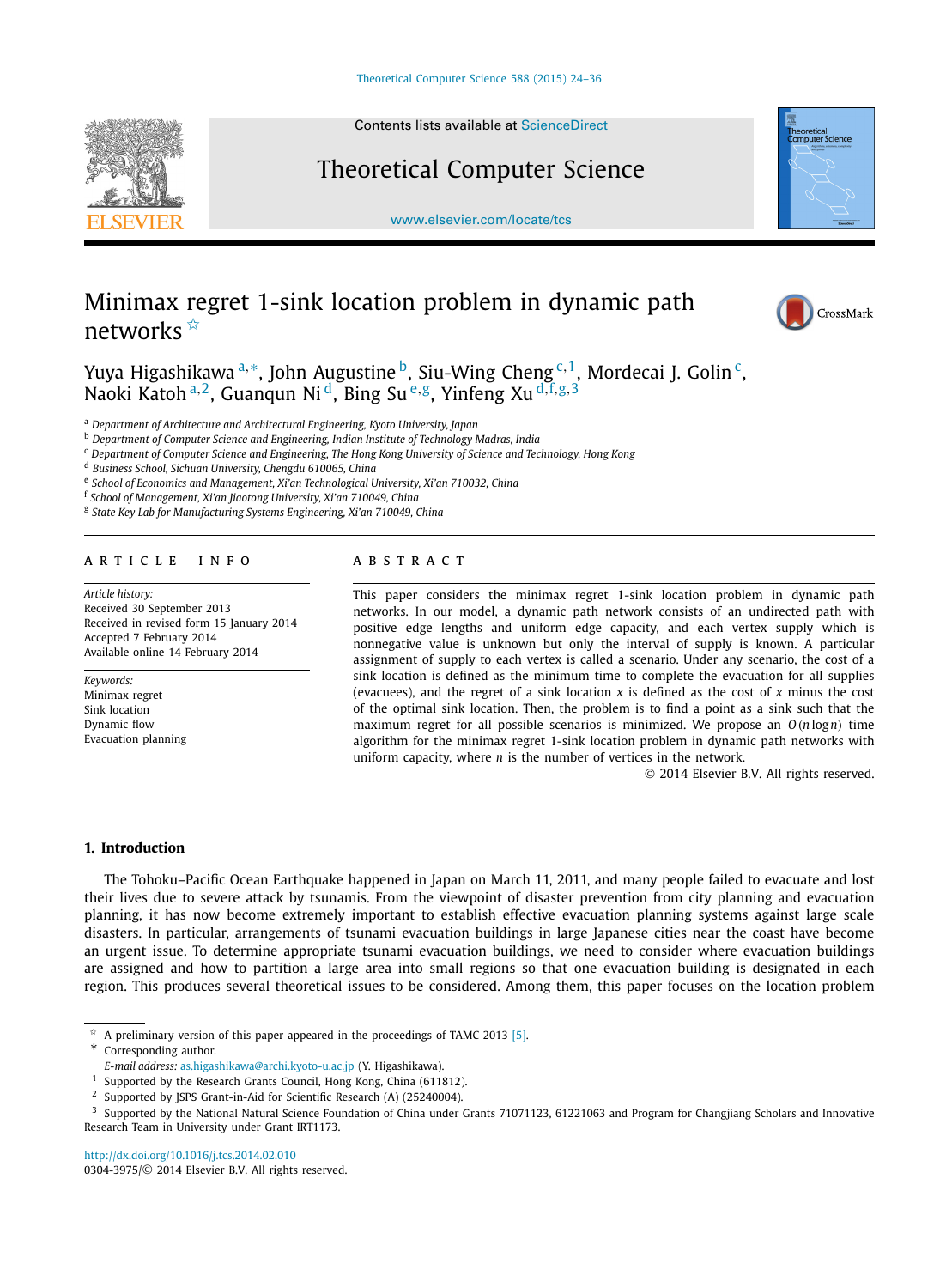<span id="page-1-0"></span>of the evacuation building assuming that we fix the region such that all evacuees in the region are planned to evacuate to this building. In this paper, we consider the simplest case for which the region consists of a single road.

An evaluation criterion of the building location is the time required to complete the evacuation. In order to represent the evacuation, we consider the *dynamic* setting in graph networks, which was first introduced by Ford et al. [\[8\].](#page-12-0) Under the dynamic setting, each edge of a given graph has capacity which limits the rate of the flow into the edge per unit time. We call such networks under the dynamic setting *dynamic networks*. If a sink location is given in a dynamic network with the initial supplies on vertices, the *cost* of the sink location is defined as the minimum time to complete the evacuation to the sink for all supplies. Then, *the minimax cost 1-sink location problem in dynamic networks* is defined as the problem to find a sink location in a given network which minimizes the cost. In this setting, initial supplies and a sink in a network represent evacuees and an evacuation center in a city, respectively. Mamada et al. [\[11\]](#page-12-0) studied the minimax cost 1-sink location problem in dynamic tree networks and proposed an  $O(n \log^2 n)$  time algorithm.

However, the initial supply at a vertex (the number of evacuees in an area) may vary depending on the time (e.g., in an office area in a big city there are many people during the daytime on weekdays while there are much less people on weekends or during the night time). So, in order to take into account the uncertainty of vertex supplies, we consider a *maximum regret* for a particular sink location as another evaluation criterion assuming that for each vertex, we only know the interval of vertex supply. In this paper, we formulate the problem as *the minimax regret 1-sink location problem in dynamic networks*. A particular realization (assignment of supply to each vertex) is called a *scenario*. The problem can be understood as a 2-person Stackelberg game as follows. The first player picks a sink location *x* and the second player chooses a scenario *s* that maximizes the *regret* which is defined as the cost of *x* (i.e., the minimum time to complete the evacuation to *x*) minus the cost of the optimal sink location under the scenario *s*. The objective of the first player is to choose *x* that minimizes the maximum regret. Recently, several researchers have studied the minimax regret facility location problems and proposed efficient algorithms  $[1-4,6,7,10,12,13]$ . In this paper, we propose an  $O(n \log n)$  time algorithm for the minimax regret 1-sink location problem in dynamic path networks with uniform capacity.

#### **2. Preliminaries**

#### *2.1. Definition*

In the following, for two integers i and j, let  $[i, j] = \{k \in \mathbb{Z} \mid i \leq k \leq j\}$ . Let  $P = (V, E)$  be a path where  $V =$  $\{v_0, v_1, \ldots, v_n\}$  and  $E = \{e_1, e_2, \ldots, e_n\}$  such that  $v_{i-1}$  and  $v_i$  are endpoints of  $e_i$  for  $i \in [1, n]$ . Let  $\mathcal{N} = (P, I, W, c, \tau)$ be a dynamic flow network with the underlying undirected graph being a path *P*, where *l* is a function that associates each edge  $e_i$  with positive integral length *l*( $e_i$ ), *W* is also a function that associates each vertex  $v_i \in V$  with an interval of integral supply (corresponding to the number of the evacuees)  $W(v_i) = [w^-(v_i), w^+(v_i)]$  with  $0 < w^-(v_i) \leq w^+(v_i)$ , c is an integral constant representing the capacity of each edge: the least upper bound for the number of the evacuees entering an edge per unit time, and *τ* is also an integral constant representing the time required for traversing the unit distance of each evacuee. We call such networks with path structures *dynamic path networks*. Let S denote the Cartesian product of all *W*( $v_i$ ) for  $i \in [0, n]$  (i.e., a set of scenarios):

$$
S = \prod_{i \in [0,n]} [w^-(v_i), w^+(v_i)].
$$
\n(1)

When a scenario  $s \in S$  is given, we use the notation  $w(v_i, s)$  to denote the supply of each vertex  $v_i \in V$  under the scenario *s*.

In the following, we abuse the notation *P* to denote the set of all points  $p \in P$ . Also, for a vertex  $v_i \in V$  with  $i \in [0, n]$ , we abuse the notation  $v_i$  to denote the distance between  $v_0$  and  $v_i$  in *P*, and for a point  $p \in P$ , we abuse the notation *p* to denote the distance between  $v_0$  and p in P. Then, we can regard P as embedded on a real line such that  $v_0 = 0$ .

Suppose that a sink is located at a point  $x \in P$ . Let  $\Theta_L(x, s)$  (resp.  $\Theta_R(x, s)$ ) denote the minimum time required for all evacuees on the part of *P* consisting of all points  $p \in P$  such that  $p \lt x$  (resp.  $x \lt p$ ) to complete the evacuation to *x* under a scenario  $s \in S$ . Note that we assume that the capacity of the entrance of an evacuation building is infinite, and thus, if we place a sink in a vertex  $v_i$ , all evacuees of  $v_i$  can finish their evacuation in no time. Then, by [\[9\],](#page-12-0)  $\tilde{\Theta}_L(x, s)$  and  $\tilde{\Theta}_R(x, s)$  can be expressed as follows:

$$
\Theta_L(x,s) = \max_{i \in [0,n-1]} \left\{ (x-v_i)\tau + \left\lceil \frac{\sum_{j \in [0,i]} w(v_j,s)}{c} \right\rceil - 1 \middle| v_i < x \right\}, \text{ and}
$$
\n
$$
\Theta_R(x,s) = \max_{i \in [1,n]} \left\{ (v_i - x)\tau + \left\lceil \frac{\sum_{j \in [i,n]} w(v_j,s)}{c} \right\rceil - 1 \middle| v_i > x \right\}.
$$

In the following discussion, we assume *c* = 1 and for the ease of exposition, omit the constant term (i.e., −1) from the above equations. Thus, we redefine  $\Theta_L(x, s)$  and  $\Theta_R(x, s)$  as

$$
\Theta_L(x, s) = \max_{i \in [0, n-1]} \left\{ (x - v_i)\tau + \sum_{j \in [0, i]} w(v_j, s) \middle| v_i < x \right\}, \text{ and } (2)
$$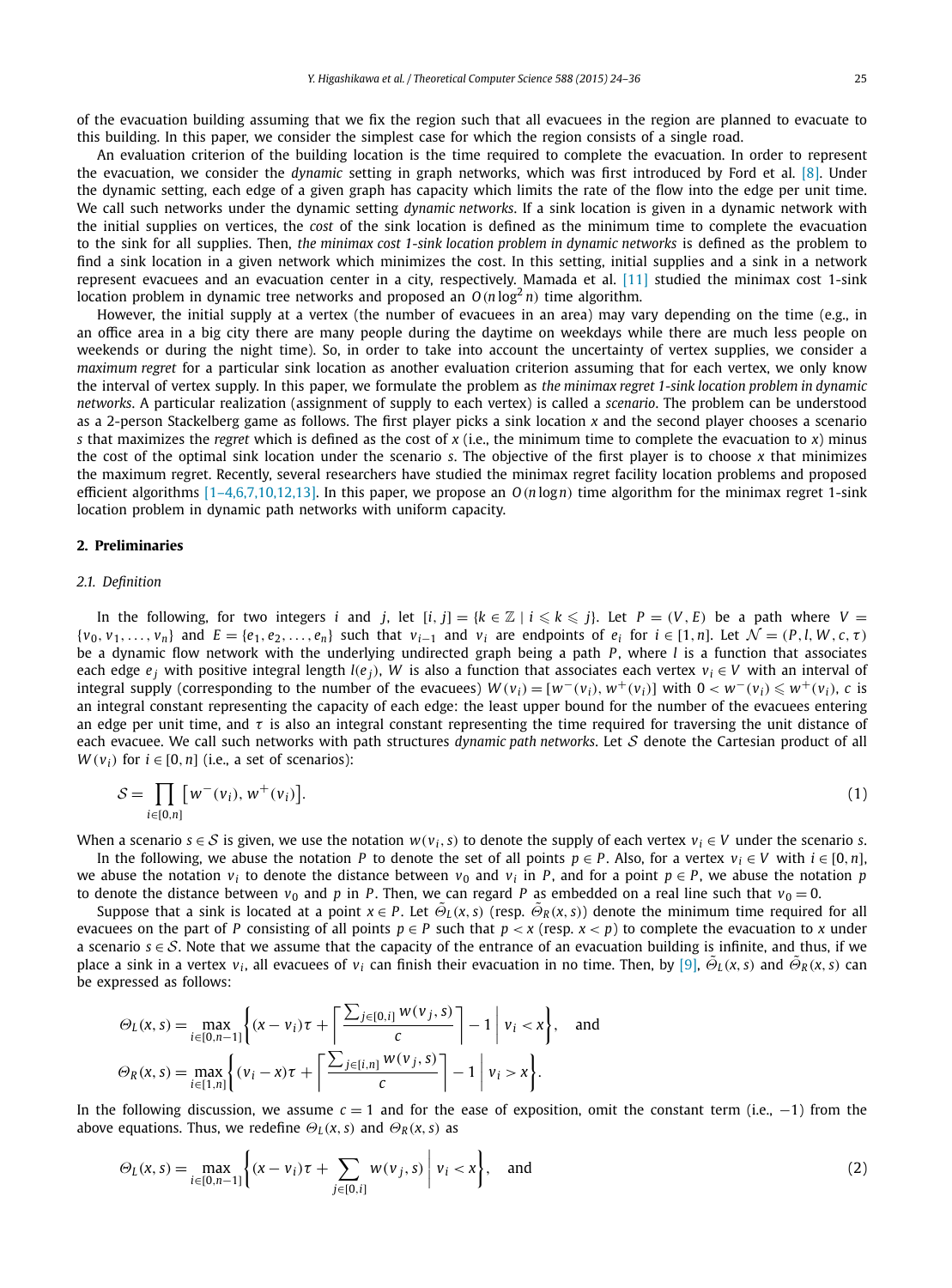<span id="page-2-0"></span>

**Fig. 1.** Functions  $f_L^i(x, s)$  for  $i \in [0, n - 1]$ .



**Fig. 2.** Functions  $f_R^i(x, s)$  for  $i \in [1, n]$ .

$$
\Theta_R(x,s) = \max_{i \in [1,n]} \left\{ (v_i - x)\tau + \sum_{j \in [i,n]} w(v_j, s) \middle| v_i > x \right\}.
$$
\n(3)

Additionally, we regard  $\Theta_L(v_0, s)$  and  $\Theta_R(v_n, s)$  as 0 in the subsequent discussion. Now, under  $s \in S$ , the minimum time required for the evacuation to  $x \in P$  of all evacuees is defined by

$$
\Theta(x,s) = \max\{\Theta_L(x,s), \Theta_R(x,s)\}.
$$
\n(4)

Let  $f_L^i(x, s)$  and  $f_R^i(x, s)$  denote functions defined as follows: for  $i \in [0, n - 1]$ ,

$$
f_L^i(x, s) = (x - v_i)\tau + \sum_{j \in [0, i]} w(v_j, s) \quad (x > v_i),
$$
\n(5)

and for  $i \in [1, n]$ ,

$$
f_R^i(x, s) = (v_i - x)\tau + \sum_{j \in [i, n]} w(v_j, s) \quad (x < v_i). \tag{6}
$$

Then,  $\Theta_L(x, s)$  and  $\Theta_R(x, s)$  are expressed as follows:

$$
\Theta_L(x,s) = \max_{i \in [0,n-1]} \left\{ f_L^i(x,s) \middle| v_i < x \right\}, \quad \text{and} \tag{7}
$$

$$
\Theta_R(x,s) = \max_{i \in [1,n]} \{ f_R^i(x,s) \mid v_i > x \}. \tag{8}
$$

The function  $f_L^i(x,s)$  is drawn as a left-open segment with a positive slope  $\tau$  starting from  $(v_i,\sum_{j\in[0,i]}w(v_j,s))$  and ending at  $(v_n, (v_n - v_i)\tau + \sum_{j\in [0,i]} w(v_j, s))$  (see Fig. 1) while  $f_R^i(x, s)$  is drawn as a right-open segment with a negative slope  $-\tau$ starting from  $(v_0, (v_i - v_0)\tau + \sum_{j \in [i,n]} w(v_j, s))$  and ending at  $(v_i, \sum_{j \in [i,n]} w(v_j, s))$  (see Fig. 2). Thus  $\Theta_L(x, s)$  is the upper envelope of these n segments, and so  $\Theta_L(x, s)$  is a strictly monotone increasing function of x. Symmetrically,  $\Theta_R(x, s)$  is a strictly monotone decreasing function of *x*. Therefore, *Θ(x, s)* is a unimodal function, so there is a unique point in *P* which minimizes  $\Theta(x, s)$  (see [Fig. 3\)](#page-3-0). In the following, let  $x_{opt}(s)$  denote such a point in *P*:

$$
x_{\text{opt}}(s) = \operatorname{argmin} \{ \Theta(x, s) \mid v_0 \leq x \leq v_n \}. \tag{9}
$$

We have the following proposition.

**Proposition 1.** *Under a scenario s*  $\in$  *S*,

(i)  $x_{\text{opt}}(s)$  *is unique,*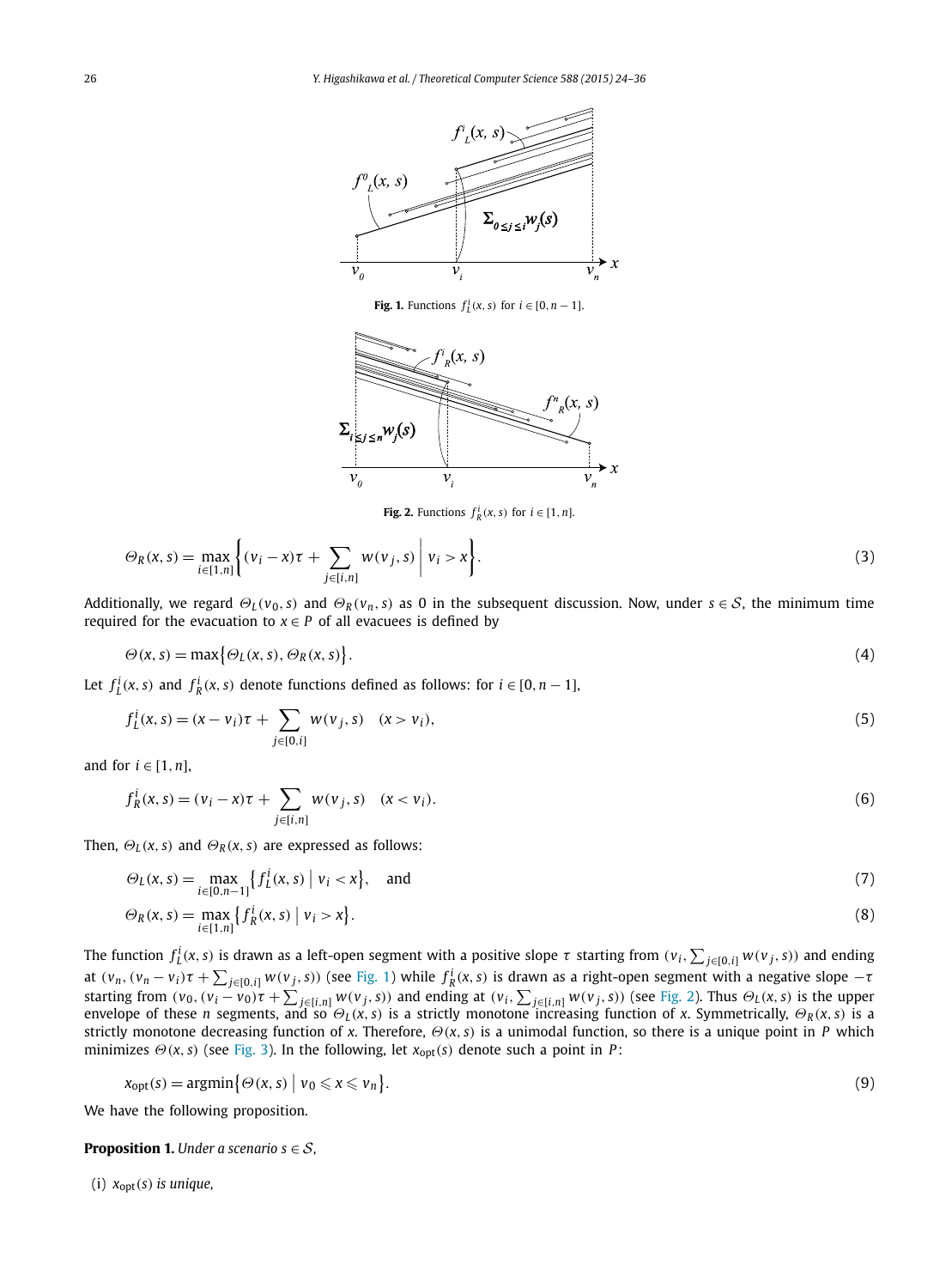<span id="page-3-0"></span>

**Fig. 3.** A function  $\Theta(x, s)$ .

(ii) *for a sink location*  $x < x_{\text{opt}}(s)$ *,*  $\Theta_L(x, s) < \Theta_R(x, s)$  *<i>holds, and* 

(iii) *for a sink location*  $x > x_{opt}(s)$ *,*  $\Theta_L(x, s) > \Theta_R(x, s)$  *<i>holds.* 

Note that [Proposition 1\(](#page-2-0)ii), (iii) implies that  $\Theta(x, s) = \Theta_R(x, s)$  holds for  $x < x_{opt}(s)$  and  $\Theta(x, s) = \Theta_L(x, s)$  holds for  $x > x_{opt}(s)$ .

In the following, we use the notation  $\Theta_{opt}(s)$  for a scenario  $s \in S$  to denote  $\Theta(x_{opt}(s), s)$ :

$$
\Theta_{\text{opt}}(s) = \min \bigl\{ \Theta(x, s) \mid v_0 \leq x \leq v_n \bigr\}. \tag{10}
$$

We define the *regret* for *x* under *s* as

$$
R(x, s) = \Theta(x, s) - \Theta_{\text{opt}}(s). \tag{11}
$$

Moreover, we also define the *maximum regret* for *x* as

$$
R_{\max}(x) = \max\{R(x,s) \mid s \in S\}.\tag{12}
$$

For a sink location *x*, if  $\hat{s}$  = argmax{*R*(*x*, *s*) |  $s \in S$ }, we call  $\hat{s}$  the *worst case scenario* for *x*. The goal is to find a sink location *<sup>x</sup>*<sup>∗</sup> which minimizes *<sup>R</sup>*max*(x)*, called the *minimax regret sink location*. Therefore, the minimax regret 1-sink location problem in a path *P* is defined as follows:

minimize 
$$
\{R_{\text{max}}(x) \mid x \in P\}
$$
. (13)

*2.2. Properties*

In this section, we show some key properties of our problem. First, let us recall the following claim.

**Claim 1.** *For a scenario*  $s \in S$ *, a function*  $\Theta(x, s)$  *is unimodal in x.* 

In contraposition to [Proposition 1\(](#page-2-0)ii), (iii), we also have the following lemma.

**Lemma 1.** *For a scenario*  $s \in S$  *and a sink location*  $x \in P$ *,* 

 $\mathcal{O}_L(\mathbf{X}, \mathbf{S}) \geq \mathcal{O}_R(\mathbf{X}, \mathbf{S})$  holds,  $x_{\text{opt}}(\mathbf{S}) \leq \mathbf{x}$  holds, and

 $(iii)$  *if*  $\Theta_L(x, s) \leq \Theta_R(x, s)$  holds,  $x_{opt}(s) \geq x$  holds.

For a given scenario  $s \in S$ , by the definition (11) and Claim 1, a function  $R(x, s)$  is also unimodal in x. Thus, a function  $R_{\text{max}}(x)$  is unimodal in *x* since it is the upper envelope of unimodal functions by (12).

**Claim 2.** *A function*  $R_{\text{max}}(x)$  *is unimodal in x.* 

In the following, let *x*<sup>∗</sup> denote the minimax regret sink location in *P* . Then, we obtain the following lemma.

**Lemma 2.** For a sink location  $x \in P$ , let  $\hat{s} = \argmax\{R(x, s) \mid s \in S\}$ . Then,

 $(i)$  *if*  $\Theta_L(x, \hat{s}) \ge \Theta_R(x, \hat{s})$  holds,  $x^* \le x$  holds, and

 $(iii)$  *if*  $\Theta_L(x, \hat{s}) \leq \Theta_R(x, \hat{s})$  holds,  $x^* \geq x$  holds.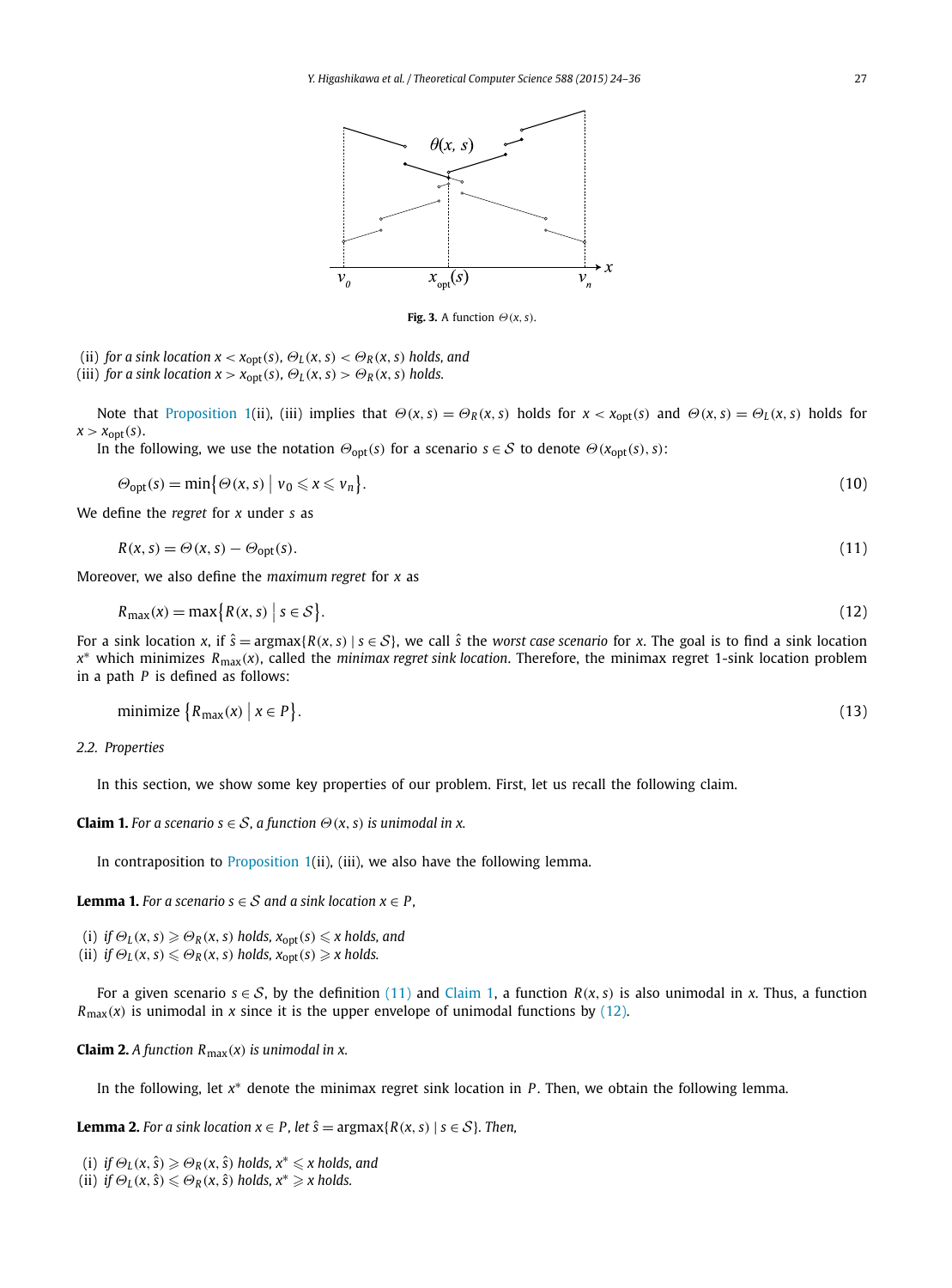<span id="page-4-0"></span>**Proof.** We only prove (i) by contradiction: suppose that  $x^* > x$  and  $\Theta_L(x, \hat{s}) \ge \Theta_R(x, \hat{s})$  hold. By [Lemma 1\(](#page-3-0)i),  $x_{opt}(\hat{s}) \le x$ holds. Then,  $\Theta(x^*,\hat{s}) > \Theta(x,\hat{s})$  holds by [Claim 1,](#page-3-0) thus  $R(x^*,\hat{s}) > R(x,\hat{s})$  also holds by [\(11\).](#page-3-0) We have  $R_{\text{max}}(x^*) \ge R(x^*,\hat{s})$  by the maximality of  $R_{\text{max}}(x^*)$ , and  $R(x, \hat{s}) = R_{\text{max}}(x)$  by the definition of  $\hat{s}$ . Thus,  $R_{\text{max}}(x^*) > R_{\text{max}}(x)$  holds, which contradicts the optimality of  $x^*$ .  $\Box$ 

For a scenario  $s \in S$  and an integer  $i \in [0,n]$ , let  $s^i_+$  denote a scenario such that

$$
w(v_i, s^i_+) = w^+(v_i) \quad \text{and} \quad w(v_j, s^i_+) = w(v_j, s) \quad \text{for } j \neq i,
$$
\n
$$
(14)
$$

and *s<sup>i</sup>* denote a scenario such that

$$
w(v_i, s^i_{-}) = w^-(v_i)
$$
 and  $w(v_j, s^i_{-}) = w(v_j, s)$  for  $j \neq i$ . (15)

By [\(5\),](#page-2-0)  $f_L^i(x, s)$  is defined on  $x > v_i$  with  $i \in [0, n-1]$ . Thus, for a sink location x such that  $v_i < x \le v_n$ ,  $f_L^i(x, s) \le f_L^i(x, s_+^i)$ and  $f_L^i(x, s_-^i) \leq f_L^i(x, s)$  always hold for any *i*. Moreover, by these facts and [\(7\),](#page-2-0) we also have  $\Theta_L(x, s) \leq \Theta_L(x, s_+^i)$  and  $\Theta_L(x, s^i_-) \leq \Theta_L(x, s)$ . We have the following claim.

**Claim 3.** For a scenario  $s \in S$ , a sink location  $x \in P$  and an integer  $i \in [0, n]$  such that  $v_0 \le v_i \le x$  (resp.  $x \le v_i \le v_n$ ),

- (i)  $\Theta_L(x, s) \leq \Theta_L(x, s^i_+)$  (resp.  $\Theta_R(x, s) \leq \Theta_R(x, s^i_+)$ ), and
- (ii)  $\Theta_L(x, s^i_{-}) \leq \Theta_L(x, s)$  (resp.  $\Theta_R(x, s^i_{-}) \leq \Theta_R(x, s)$ ) holds.

A scenario  $s \in S$  is said to be left-dominant (resp. right-dominant) if for a given  $i \in [0, n]$ ,  $w(v_i, s) = w^+(v_i)$  for  $j \in [0, i]$ and  $w(v_j, s) = w^-(v_j)$  for  $j \in [i+1, n]$  hold (resp.  $w(v_j, s) = w^-(v_j)$  for  $j \in [0, i]$  and  $w(v_j, s) = w^+(v_j)$  for  $j \in [i+1, n]$ hold). Let  $S_L$  (resp.  $S_R$ ) denote the set of all left-dominant (resp. right-dominant) scenarios.  $S_L$  consists of the following  $n + 1$  scenarios:

$$
s_L^i = (w^+(v_0), \dots, w^+(v_i), w^-(v_{i+1}), \dots, w^-(v_n)) \text{ for } i \in [0, n-1], \text{ and}
$$
  
\n
$$
s_L^n = (w^+(v_0), w^+(v_1), \dots, w^+(v_n)),
$$
\n(16)

and  $S_R$  consists of the following  $n + 1$  scenarios:

$$
s_R^i = (w^-(v_0), \dots, w^-(v_i), w^+(v_{i+1}), \dots, w^+(v_n)) \text{ for } i \in [0, n-1], \text{ and}
$$
  
\n
$$
s_R^n = (w^-(v_0), w^-(v_1), \dots, w^-(v_n)).
$$
\n(17)

The following is a key lemma.

**Lemma 3.** For a sink location  $x \in P$ , there exists a worst case scenario which belongs to  $S_L \cup S_R$ .

**Proof.** Let  $\hat{s}$  = argmax{ $R(x, s)$  |  $s \in S$ }. We prove the lemma only for a sink location x such that  $\Theta_L(x, \hat{s}) \ge \Theta_R(x, \hat{s})$ . Suppose that  $v_{k-1} < x \le v_k$  with an integer  $k \in [1, n]$  and  $l = \text{argmax}{f_L^i(x, \hat{s}) | i \in [0, k-1]}$ , i.e.,

$$
\Theta(x,\hat{s}) = f_L^1(x,\hat{s}) = (x - v_l)\tau + \sum_{j \in [0,l]} w(v_j,\hat{s}).
$$
\n(18)

Then, we actually prove that  $R(x, s^l_L) \geqslant R(x, \hat{s})$  holds. If  $\hat{s}$  is not equal to  $s^l_L$ , we have two cases:

[Case 1] there exists an integer  $i \in [0, l]$  such that  $w(v_i, \hat{s}) < w^+(v_i)$ , and [Case 2] there exists an integer  $i \in [l + 1, n]$  such that  $w(v_i, \hat{s}) > w^-(v_i)$ .

If we can show that  $R(x,\hat{S}^i_+)\geqslant R(x,\hat{s})$  holds for Case 1 and  $R(x,\hat{S}^i_-)\geqslant R(x,\hat{s})$  holds for Case 2, we will eventually obtain  $R(x, s_L^l) \geqslant R(x, \hat{s})$  by repeatedly applying the same discussion as long as there exists such a vertex  $v_i$ .

**[Case 1]:** Let  $\Delta = w^+(v_i) - w(v_i, \hat{s})$ . We first notice

$$
\Theta(x, \hat{s}^i_+) = \Theta_L(x, \hat{s}^i_+) \quad \text{and} \tag{19}
$$

$$
\Theta_L(x, \hat{s}^i_+) = (x - v_i)\tau + \sum_{j \in [0, l]} w(v_j, \hat{s}^i_+) = \Theta(x, \hat{s}) + \Delta
$$
\n(20)

by  $(2)$  and  $(18)$ . Thus, we have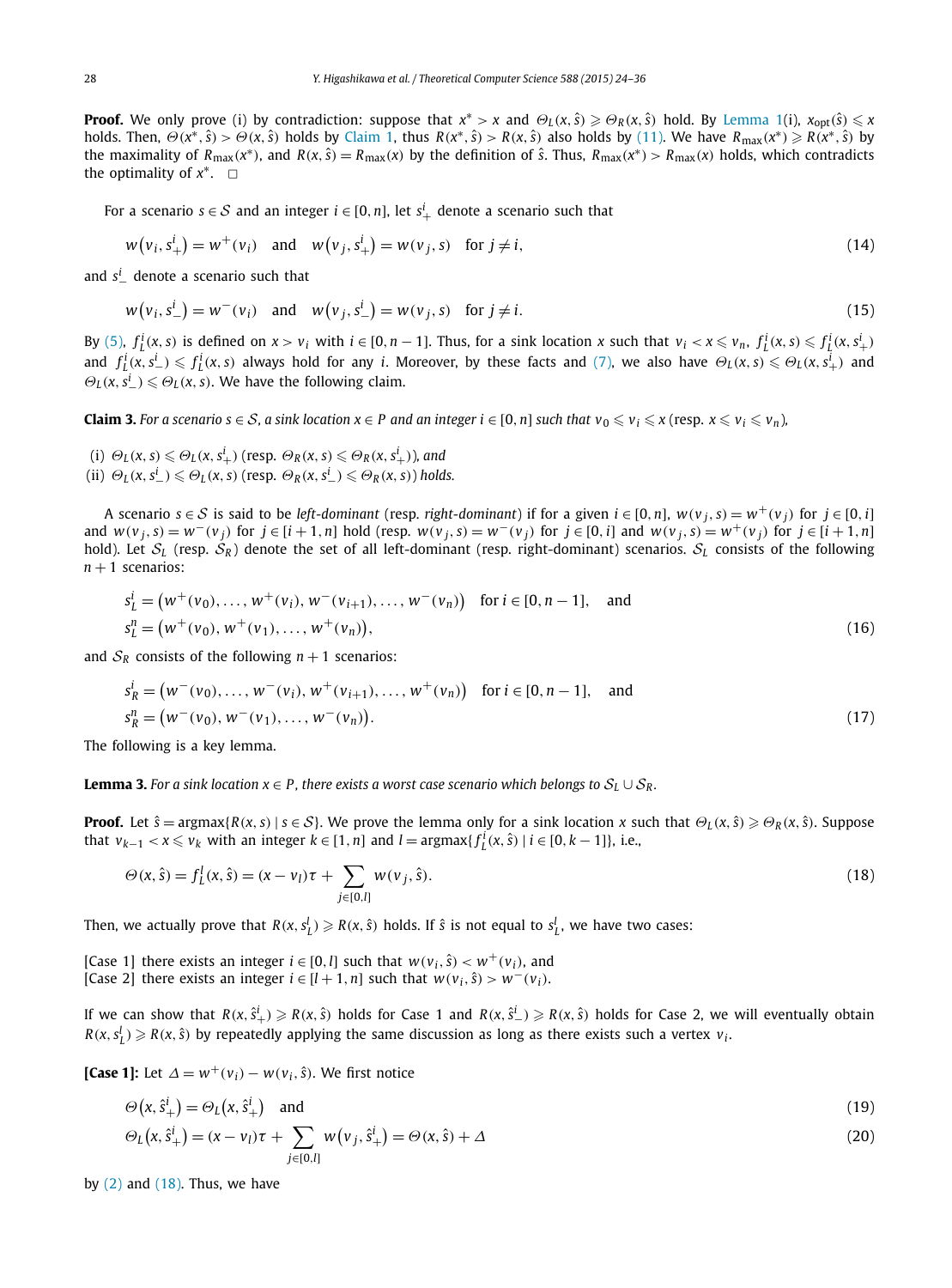<span id="page-5-0"></span>

**Fig. 4.** Subcase of Case 1:  $x_{opt}(\hat{s}) > v_i$ .

$$
\Theta(x,\hat{\mathbf{s}}_{+}^{i}) = \Theta(x,\hat{\mathbf{s}}) + \Delta. \tag{21}
$$

By the optimality of  $x_{opt}(\hat{s}^i_+)$  under  $\hat{s}^i_+$  (see [\(9\)\)](#page-2-0),  $\Theta_{opt}(\hat{s}^i_+) \leq \Theta(x_{opt}(\hat{s}), \hat{s}^i_+)$  holds. Here, we show

$$
\Theta\left(x_{\text{opt}}(\hat{s}), \hat{s}^i_{+}\right) \leq \Theta\left(x_{\text{opt}}(\hat{s}), \hat{s}\right) + \Delta = \Theta_{\text{opt}}(\hat{s}) + \Delta\tag{22}
$$

for the subcase of  $x_{\text{opt}}(\hat{s}) > v_i$  (the other case can be treated similarly). In this case,  $\Theta_L(x_{\text{opt}}(\hat{s}), \hat{s}^i_+) \leq \Theta_L(x_{\text{opt}}(\hat{s}), \hat{s}) + \Delta$  (see Fig. 4) and  $\Theta_R(x_{opt}(\hat{s}), \hat{s}^i_{+}) = \Theta_R(x_{opt}(\hat{s}), \hat{s})$  hold by the definitions [\(2\)](#page-1-0) and [\(3\),](#page-2-0) which implies that (22) holds.

Thus, we have

$$
\Theta_{\text{opt}}(\hat{\mathbf{S}}_{+}^{i}) \leq \Theta_{\text{opt}}(\hat{\mathbf{S}}) + \Delta. \tag{23}
$$

By [\(11\),](#page-3-0) (21) and (23), we obtain  $R(x, \hat{s}^i_+) \geq R(x, \hat{s})$ .

[Case 2]: In this case,  $\Theta(x, \hat{s}^i) = \Theta_L(x, \hat{s}^i)$  and  $\Theta_L(x, \hat{s}^i) = \Theta_L(x, \hat{s})$  by [\(2\)](#page-1-0) and [\(18\).](#page-4-0) Thus, we have

$$
\Theta(x, \hat{s}^i_-) = \Theta(x, \hat{s}).\tag{24}
$$

By the optimality of  $x_{\rm opt}(\hat{s}^i_-)$  under  $\hat{s}^i_-$ ,  $\Theta_{\rm opt}(\hat{s}^i_-)\leqslant\Theta(x_{\rm opt}(\hat{s}),\hat{s}^i_-)$  holds. By [Claim 3\(](#page-4-0)ii) and [\(10\),](#page-3-0)  $\Theta(x_{\rm opt}(\hat{s}),\hat{s}^i_-)\leqslant$  $\Theta$ ( $x_{opt}(\hat{s})$ ,  $\hat{s}$ ) =  $\Theta_{opt}(\hat{s})$  holds. Thus, we have

$$
\Theta_{\text{opt}}(\hat{S}_{-}^{i}) \leq \Theta_{\text{opt}}(\hat{s}).\tag{25}
$$

*By* [\(11\),](#page-3-0) (24) and (25), we obtain *R*(*x*,  $\hat{s}^i$ <sub>−</sub>) ≥ *R*(*x*,  $\hat{s}$ ).  $□$ 

We also have the following lemma.

**Lemma 4.** For a scenario  $s \in S$  and an integer  $i \in [0, n]$  such that  $v_0 \leq v_i \leq x_{\text{opt}}(s)$  (resp.  $x_{\text{opt}}(s) \leq v_i \leq v_n$ ),  $v_i \leq x_{\text{opt}}(s_i^i) \leq x_{\text{opt}}(s)$  $(\text{resp. } x_{\text{opt}}(s) \leqslant x_{\text{opt}}(s^i_+) \leqslant v_i)$  holds.

**Proof.** We only prove  $v_i \leqslant x_{\text{opt}}(s^i_+) \leqslant x_{\text{opt}}(s)$  for a given integer  $i \in [0,n]$  such that  $v_0 \leqslant v_i \leqslant x_{\text{opt}}(s)$  (the other case can be treated similarly). We first prove  $x_{\text{opt}}(s^i_+) \leqslant x_{\text{opt}}(s)$  by contradiction: suppose that  $x_{\text{opt}}(s^i_+) > x_{\text{opt}}(s)$ . Let  $x_{\text{mid}}$  be the midpoint of  $x_{opt}(s^i_+)$  and  $x_{opt}(s)$ :

$$
x_{\rm mid} = \frac{x_{\rm opt}(s_+^i) + x_{\rm opt}(s)}{2}.
$$
 (26)

Then, by Proposition  $1(ii)$ , (iii), we have

$$
\Theta_L(x_{\text{mid}}, s^i_+) < \Theta_R(x_{\text{mid}}, s^i_+) \quad \text{and} \quad \Theta_R(x_{\text{mid}}, s) < \Theta_L(x_{\text{mid}}, s). \tag{27}
$$

Note that by  $x_{\text{opt}}(s) < x_{\text{mid}}$  and the assumption of  $v_i \le x_{\text{opt}}(s)$ , we have  $v_i < x_{\text{mid}}$ . By [\(8\),](#page-2-0)  $\Theta_R(x_{\text{mid}}, s)$  is the maximum of  $f_R^j(x_{\text{mid}}, s)$  for all j such that  $v_j > x_{\text{mid}}$ , so  $\Theta_R(x_{\text{mid}}, s)$  does not change if  $w(v_i, s)$  increases to  $w^+(v_i)$ , i.e.,

$$
\Theta_R\left(x_{\rm mid}, s^i_+\right) = \Theta_R(x_{\rm mid}, s). \tag{28}
$$

Thus, by (27) and (28), we obtain  $Θ<sub>L</sub>(x<sub>mid</sub>, s<sup>i</sup>) < Θ<sub>L</sub>(x<sub>mid</sub>, s)$  which contradicts [Claim 3\(](#page-4-0)i).

We next prove  $v_i\leqslant x_{\text{opt}}(s_+^i)$ . If  $\Theta_L(v_i,s_+^i)\leqslant\Theta_R(v_i,s_+^i)$  holds,  $v_i\leqslant x_{\text{opt}}(s_+^i)$  by [Lemma 1.](#page-3-0) We now consider the case of  $\Theta_L(\nu_i, s^i_+) > \Theta_R(\nu_i, s^i_+)$ . By [\(7\)](#page-2-0) and [\(8\),](#page-2-0)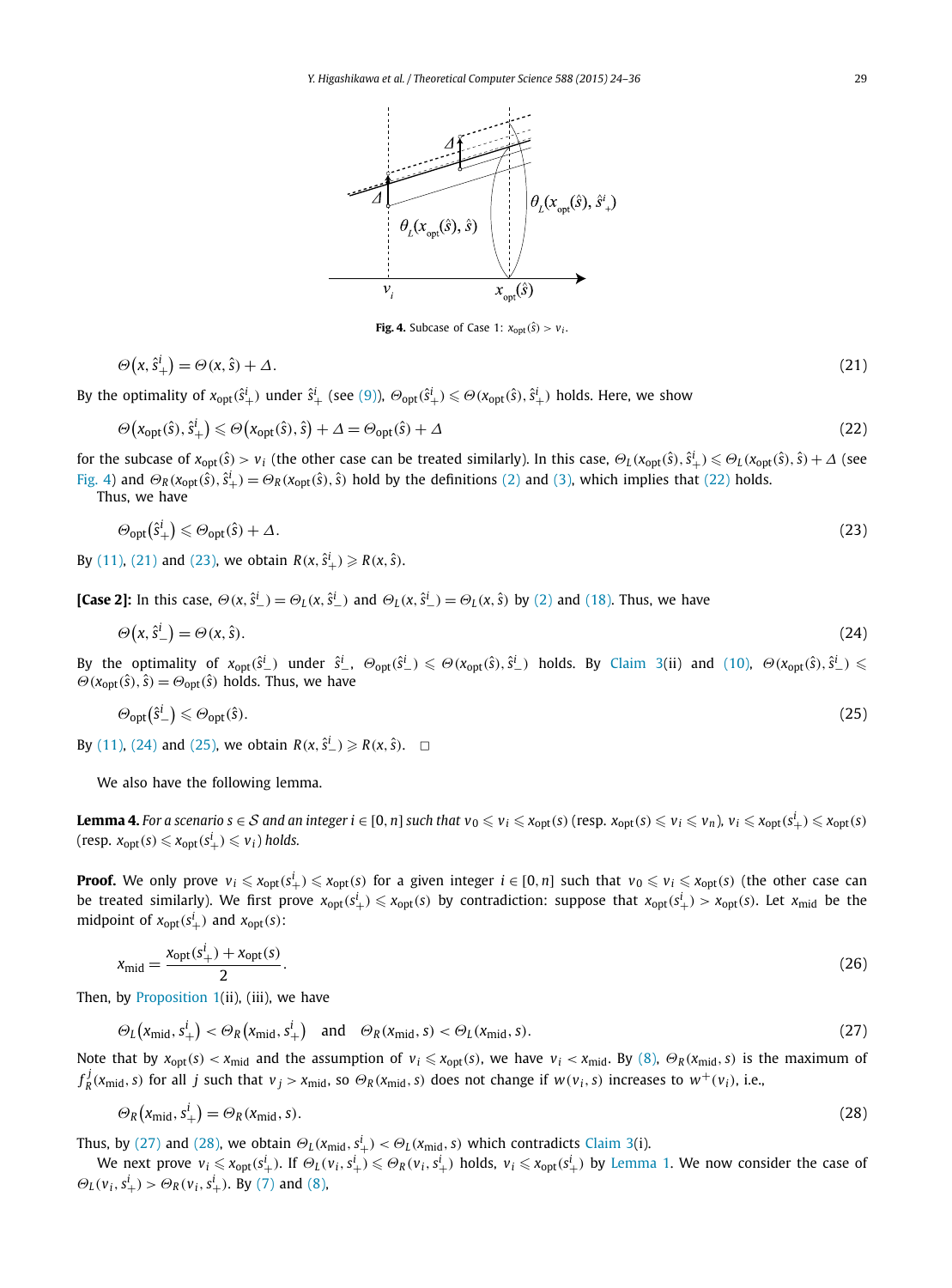<span id="page-6-0"></span>
$$
\Theta_L(v_i, s^i_+) = \Theta_L(v_i, s) \quad \text{and} \quad \Theta_R(v_i, s^i_+) = \Theta_R(v_i, s) \tag{29}
$$

hold, i.e.,

$$
\Theta(v_i, s^i_+) = \Theta(v_i, s). \tag{30}
$$

Thus, we can derive  $\Theta_L(v_i,s) > \Theta_R(v_i,s)$  from  $\Theta_L(v_i,s_+^i) > \Theta_R(v_i,s_+^i)$ , which implies  $v_i \ge x_{opt}(s)$  by [Lemma 1.](#page-3-0) By this and the condition  $v_i \leq x_{\text{opt}}(s)$ , we have

$$
x_{\text{opt}}(s) = v_i. \tag{31}
$$

Here, we show that  $x_{\text{opt}}(s^i_+) = v_i$  also holds. Suppose otherwise, i.e.,  $x_{\text{opt}}(s^i_+) \neq v_i$ . Then, we have

$$
\Theta\big(\mathbf{x}_{\text{opt}}(s_+^i), s\big) \leqslant \Theta\big(\mathbf{x}_{\text{opt}}(s_+^i), s_+^i\big), \quad \text{and} \tag{32}
$$

$$
\Theta\big(\mathsf{x}_{\mathrm{opt}}(s_+^i), s_+^i\big) < \Theta\big(\mathsf{v}_i, s_+^i\big) \tag{33}
$$

by [Claim 3\(](#page-4-0)i) and the optimality of  $x_{opt}(s_+^i)$ , respectively. From (30), (32), (33) and (31), we can derive  $\Theta(x_{opt}(s_+^i), s)$  <  $\Theta(x_{opt}(s), s)$ , which contradicts the optimality of  $x_{opt}(s)$  under s. Therefore,  $x_{opt}(s_+^i) = v_i$  holds if  $\Theta_L(v_i, s_+^i) > \Theta_R(v_i, s_+^i)$ . which implies that  $v_i \le x_{\text{opt}}(s^i_+)$  always holds.  $\Box$ 

#### **3. Algorithm**

We will show an *O(n* log*n)* time algorithm which computes a minimax regret sink location *x*<sup>∗</sup> minimizing a function *R*max*(x)*. The algorithm consists of two phases:

**[Phase I]** Compute  $\Theta_{opt}(s_L^i)$  and  $\Theta_{opt}(s_R^i)$  for all  $i \in [0, n]$ , and **[Phase II]** Compute a minimax regret sink location *x*∗.

In Phase II, the algorithm applies binary search to find *<sup>x</sup>*<sup>∗</sup> by the unimodality of *<sup>R</sup>*max*(x)* (recall [Claim 2\)](#page-3-0). In order to apply binary search, the algorithm needs to compute  $R_{\text{max}}(v_i)$  for any  $j \in [0, n]$  by computing the maximum of  $\Theta(v_i, s) - \Theta_{\text{opt}}(s)$ for all  $s \in S_L \cup S_R$ . For this purpose, the algorithm prepares  $\Theta_{opt}(s)$  for all  $s \in S_L \cup S_R$  in Phase I. In Sections 3.1 and [3.2,](#page-10-0) we will explain Phases I and II in detail, respectively.

#### *3.1. Phase I*

In this section, we show how to compute  $\Theta_{opt}(s_L^i)$  for all  $i \in [0,n]$ . Computing  $\Theta_{opt}(s_R^i)$  can be done similarly, and thus is omitted. Now, let us consider how to compute  $\Theta_{opt}(s_L^i)$  for a given  $i \in [0,n]$ . If  $\Theta_L(v_j,s_L^i)$  and  $\Theta_R(v_j,s_L^i)$  are computed for some  $j \in [0,n]$ , the algorithm can determine whether  $\Theta_L(v_j,s_L^i) \geq \Theta_R(v_j,s_L^i)$  or  $\Theta_L(v_j,s_L^i) \leq \Theta_R(v_j,s_L^i)$ , which implies by [Lemma 1](#page-3-0)  $x_{\text{opt}}(s_L^i) \leq v_j$  or  $x_{\text{opt}}(s_L^i) \geq v_j$ , respectively. Therefore, the algorithm can apply binary search to find adjacent two vertices  $v_{l-1}$  and  $v_l$  with some  $l \in [1, n]$  such that  $\Theta_L(v_{l-1}, s_L^i) \leq \Theta_R(v_{l-1}, s_L^i)$  and  $\Theta_L(v_l, s_L^i) \geq \Theta_R(v_l, s_L^i)$ , i.e.,  $x_{opt}(s_L^i)$ exists in the interval  $[v_{l-1}, v_l]$ . We will explain the details about how to compute  $x_{\text{opt}}(s_L^i)$  later.

When  $x_{\text{opt}}(s_L^i)$  is found,  $\Theta_{\text{opt}}(s_L^i)$  is immediately computed by the definition of  $\Theta_{\text{opt}}(s_L^i) = \Theta(x_{\text{opt}}(s_L^i), s_L^i)$ . Thus, in order to compute  $\Theta_{\text{opt}}(s^i_L)$  for a given  $i \in [0,n]$ , the algorithm needs to efficiently compute  $\Theta_L(v_j,s^i_L)$  and  $\Theta_R(v_j,s^i_L)$  for any  $j \in [0, n]$ . For this purpose, the algorithm constructs two data structures  $T_L$  and  $T_R$ . We first show that  $T_L$  and  $T_R$  can be constructed in  $O(n \log n)$  time and  $\Theta_L(v_j, s_L^i)$  or  $\Theta_R(v_j, s_L^i)$  for any  $i, j \in [0, n]$  can be computed in  $O(\log n)$  time by using  $T_L$  and  $T_R$ , respectively. Here, we explain  $\bar{T}_L$  in detail  $(T_R$  is can be constructed in a symmetric manner). Let us consider a priority search tree with  $n + 1$  leaves  $l_0, l_1, \ldots, l_n$  corresponding to vertices  $v_0, v_1, \ldots, v_n$  and internal nodes such that each internal node has pointers to left and right children. For a node *ν* in a priority search tree, let *κ<sup>L</sup> (ν)* (resp. *κ<sup>R</sup> (ν)*) denote the left (resp. right) child of *ν*, and *i*min*(ν)* (resp. *i*max*(ν)*) denote the index of a minimum (resp. maximum) leaf of a subtree rooted at v, which are stored at v. Note that for a leaf  $l_j$ ,  $i_{\min}(l_j) = i_{\max}(l_j) = j$  holds. For  $i \in [0, n]$ , let  $T_L^i$  denote a priority search tree such that each node (including leaf) *ν* stores an interval [*i*min*(ν),i*max*(ν)*],

$$
value(v; i) = \max\left\{-v_k \tau + \sum_{l \in [0, k]} w(v_l, s_l^i) \middle| k \in [i_{\min}(v), i_{\max}(v)]\right\}
$$
(34)

and the corresponding index of the leaf that attains the maximum. Then, for any vertex  $v_j$  with  $j \in [0, n]$ , by [\(5\)](#page-2-0) and (34), we have

$$
\nu_j \tau + value(\nu; i) = \max\{f_L^k(\nu_j, s_L^i) \mid k \in [i_{\min}(\nu), i_{\max}(\nu)]\}.
$$
\n(35)

Also, for  $i \in [0,n]$ , let  $\Pi^i_L$  be a data structure along the path in  $T^i_L$  from leaf  $l_i$  to the root (see [Fig. 5\)](#page-7-0). Instead of keeping the whole tree  $T_L^i$  for  $i \in [1, n]$ , we only store  $T_L^i$ . This is enough for our purpose. Thus,  $T_L$  basically consists of a priority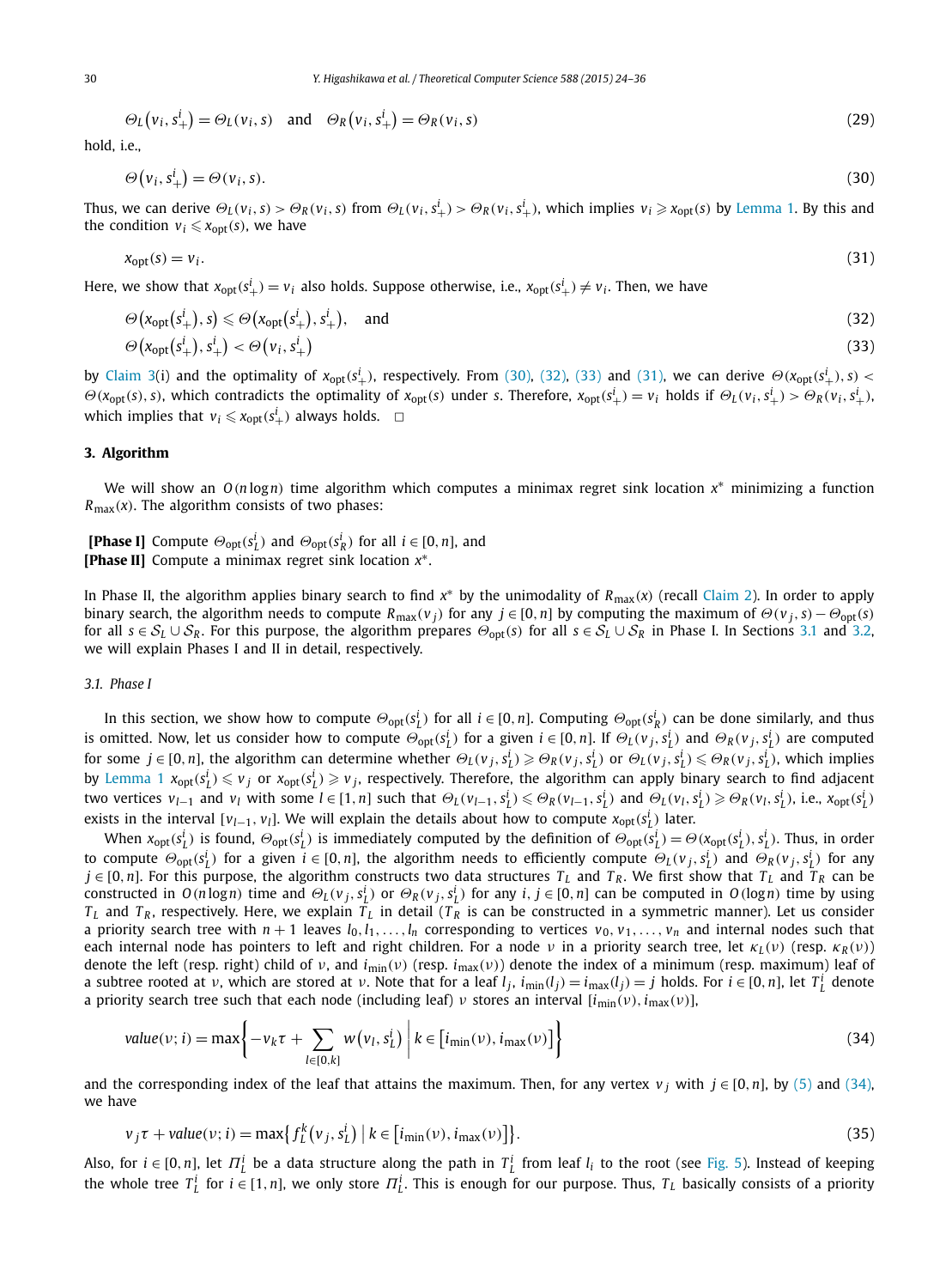

**Fig. 5.** Illustration of  $\Pi$ <sup>*j*</sup></sup>.

<span id="page-7-0"></span>search tree  $T_L^0$  and path data structures  $\Pi_L^i$  for  $i\in[1,n]$ , i.e., the algorithm first constructs  $T_L^0$  and subsequently constructs  $\Pi_L^1, \Pi_L^2, \ldots, \Pi_L^n$ . We have the following claim.

**Claim 4.**  $T_L$  and  $T_R$  can be constructed in  $O(n \log n)$  *time and*  $O(n \log n)$  *space.* 

**Proof.** We only prove for  $T_L$ . First, we notice that  $T_L^0$  can be constructed in  $O(n)$  time and  $O(n)$  space, and then,  $\Pi_L^0$  can be constructed in  $O(\log n)$  time and  $O(\log n)$  space. Suppose that  $\Pi_1^0,\ldots,\Pi_1^{i-1}$  for a given  $i\in [1,n]$  have been constructed. The algorithm then follows the path  $\Pi^i_L$  from leaf  $l_i$  to the root and stores  $value(v;i)$  at each node  $ν$  on  $\Pi^i_L$ , which takes  $O(log n)$  time and  $O(log n)$  space. At leaf  $l_i$ , the algorithm sets

$$
value(l_i; i) = -v_i \tau + \sum_{j \in [0, i]} w(v_j, s_L^i)
$$
\n(36)

$$
= value(l_i; 0) + \sum_{j \in [1, i]} \left( w^+(v_j) - w^-(v_j) \right).
$$
\n(37)

Here, suppose that the algorithm has precomputed  $\sum_{j\in[1,i]}(w^+(v_j)-w^-(v_j))$  for all  $i\in[1,n]$  in  $O(n)$  time and  $O(n)$  space. Suppose that for an internal node *ν* on  $\Pi^i_L$ , the algorithm has already set *value*(*v'*; *i*) for every node *ν'* on  $\Pi^i_L$  between *l*<sub>i</sub> and v. Then, the algorithm sets value(v; i) as the maximum of value( $\kappa_R(\nu)$ ; i) and value( $\kappa_L(\nu)$ ; i). If  $\kappa_L(\nu)$  is on  $\Pi^i_L$ , since *value*( $\kappa_L(\nu)$ ; *i*) has already been computed, the algorithm only computes *value*( $\kappa_R(\nu)$ ; *i*) as

value
$$
(\kappa_R(\nu); i) = value(\kappa_R(\nu); 0) + \sum_{j \in [1, i]} (w^+(\nu_j) - w^-(\nu_j)).
$$
 (38)

If  $\kappa_R(\nu)$  is on  $\Pi_L^i$ , since value( $\kappa_R(\nu)$ ; i) has already been computed, the algorithm only needs to obtain value( $\kappa_L(\nu)$ ; i). We notice that  $i_{\max}(\kappa_L(\nu)) < i$  holds, and then, for any  $l \in [0, i_{\max}(\kappa_L(\nu))]$ ,  $w(v_l, s_L^i) = w(v_l, s_L^{i_{\max}(\kappa_L(\nu))}) = w^+(\nu_l)$  holds by [\(16\),](#page-4-0) which implies

$$
value(\kappa_L(\nu); i) = value(\kappa_L(\nu); i_{\max}(\kappa_L(\nu))).
$$
\n(39)

This can be derived from  $\Pi_L^{i_{\max}(\kappa_L(\nu))}$  (which has already been obtained). So,  $\Pi_L^1,\Pi_L^2,\ldots,\Pi_L^n$  can be constructed in  $O(n \log n)$  time and  $O(n \log n)$  space.  $\square$ 

We now show how to compute  $\Theta_L(v_j,s_L^i)$  for integers  $i,j\in[0,n]$  by using  $T_L$  (recall that we assume  $\Theta_L(v_0,s)=0$  and  $\Theta_R$  ( $v_n$ , *s*) = 0 for any scenario *s*). By [\(7\),](#page-2-0) we have

$$
\Theta_L(v_j, s_L^i) = \max \{ f_L^k(v_j, s_L^i) \mid k \in [0, j-1] \}.
$$
\n(40)

Note that  $\bigcup\{[i_{\min}(\kappa_L(\nu)),i_{\max}(\kappa_L(\nu))]\mid \nu \text{ on } \Pi_L^j\} = [0,j-1].$  Thus, by [\(35\)](#page-6-0) and (40),  $\Theta_L(\nu_j,s_L^i)$  can be represented as

$$
\Theta_L(v_j, s_L^i) = v_j \tau + \max\{value(\kappa_L(v); i) \mid v \text{ on } \Pi_L^j\}.
$$
\n(41)

So, the algorithm is actually required to compute the maximum of  $value(\kappa_L(\nu);i)$  for all nodes  $\nu$  on  $\Pi_L^j$ . There are two cases: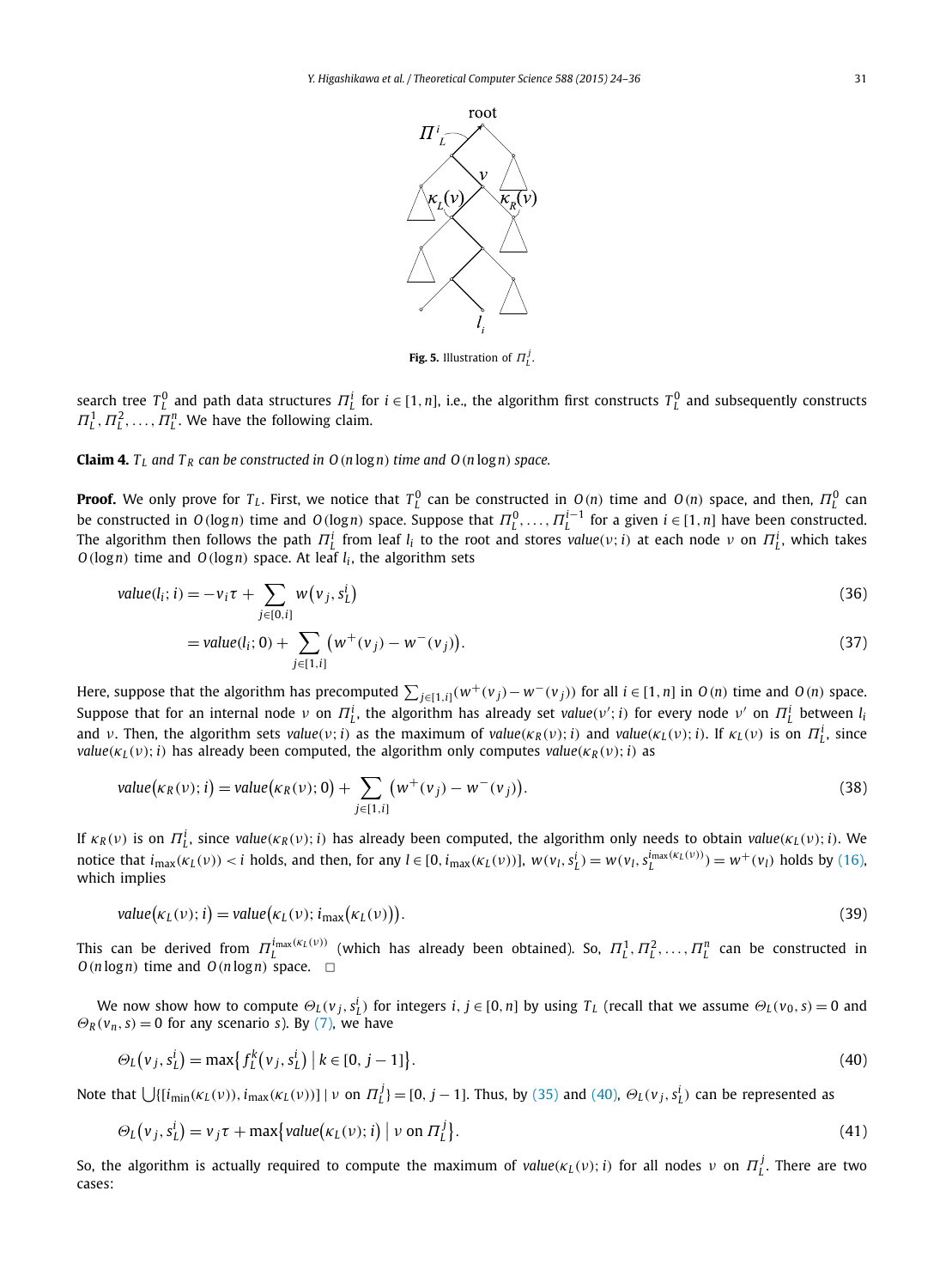<span id="page-8-0"></span>

**Fig. 6.** Illustration of Case 1.



**Fig. 7.** Illustration of Case 2.

[Case 1]  $j \leqslant i$  (see Fig. 6), and [Case 2]  $j > i$  (see Fig. 7).

**[Case 1]:** The algorithm follows the path  $\Pi^j_L$  from leaf  $l_j$  to the root. Every time the algorithm visits an internal node *ν*, it examines whether  $\kappa_L(\nu)$  is on  $\Pi_L^j$  or not. If this is the case, the algorithm does nothing. Otherwise, the algorithm needs to obtain value( $\kappa_L(\nu)$ ; i). Recall that  $i_{max}(\kappa_L(\nu)) < i$  holds, and then, for any  $l \in [0, i_{max}(\kappa_L(\nu))]$ ,  $w(\nu_l, s^i_L) = w(\nu_l, s^i_{L}^{i_{max}(\kappa_L(\nu))}) = w(\nu_l, s^i_{L}^{i_{max}(\kappa_L(\nu))})$  $w^+(v_l)$  holds by [\(16\),](#page-4-0) which implies

value
$$
(\kappa_L(v); i) = value(\kappa_L(v); i_{\text{max}}(\kappa_L(v))).
$$
 (42)

So, the algorithm gets the rightmost leaf  $l_{i_{max}(k_L(v))}$  in the subtree rooted at  $k_L(v)$ , and retrieves value( $k_L(v)$ ;  $i_{max}(k_L(v))$ ) stored in *Π<sup>i</sup>*max*(κ<sup>L</sup> (ν)) <sup>L</sup>* . The algorithm continues to do this computation and to take the maximum value among those retrieved, which takes *O(*log*n)* time.

**[Case 2]:** The task the algorithm does is similar to Case 1. Every time the algorithm visits an internal node *ν* before *Π <sup>j</sup> L* encounters the node on  $\Pi_L^i$ , it examines whether  $\kappa_L(\nu)$  is on  $\Pi_L^j$  or not. If this is the case, the algorithm does nothing. Otherwise, the algorithm retrieves value( $\kappa_L(v)$ ; 0) stored in  $T_L^0$  and adds  $\sum_{j\in[1,i]}(w^+(v_j)-w^-(v_j))$  to the retrieved value since

value
$$
(\kappa_L(\nu); i) = value(\kappa_L(\nu); 0) + \sum_{j \in [1, i]} (w^+(\nu_j) - w^-(\nu_j))
$$
 (43)

holds. Here, suppose that the algorithm has precomputed  $\sum_{j\in[1,i]}(w^+(v_j)-w^-(v_j))$  for all  $i\in[1,n]$  in  $O(n)$  time. The algorithm continues to do this computation and to take the maximum value among those retrieved before node on *Π<sup>i</sup> <sup>L</sup>* , and after that, it does the same computation as in Case 1, which takes *O(*log*n)* time.

We then have the following claim.

**Claim 5.** For any integers i,  $j \in [0,n]$ ,  $\Theta_L(v_j,s_L^i)$  and  $\Theta_R(v_j,s_L^i)$  can be computed in  $O(logn)$  time once  $T_L$  and  $T_R$  have been *constructed.*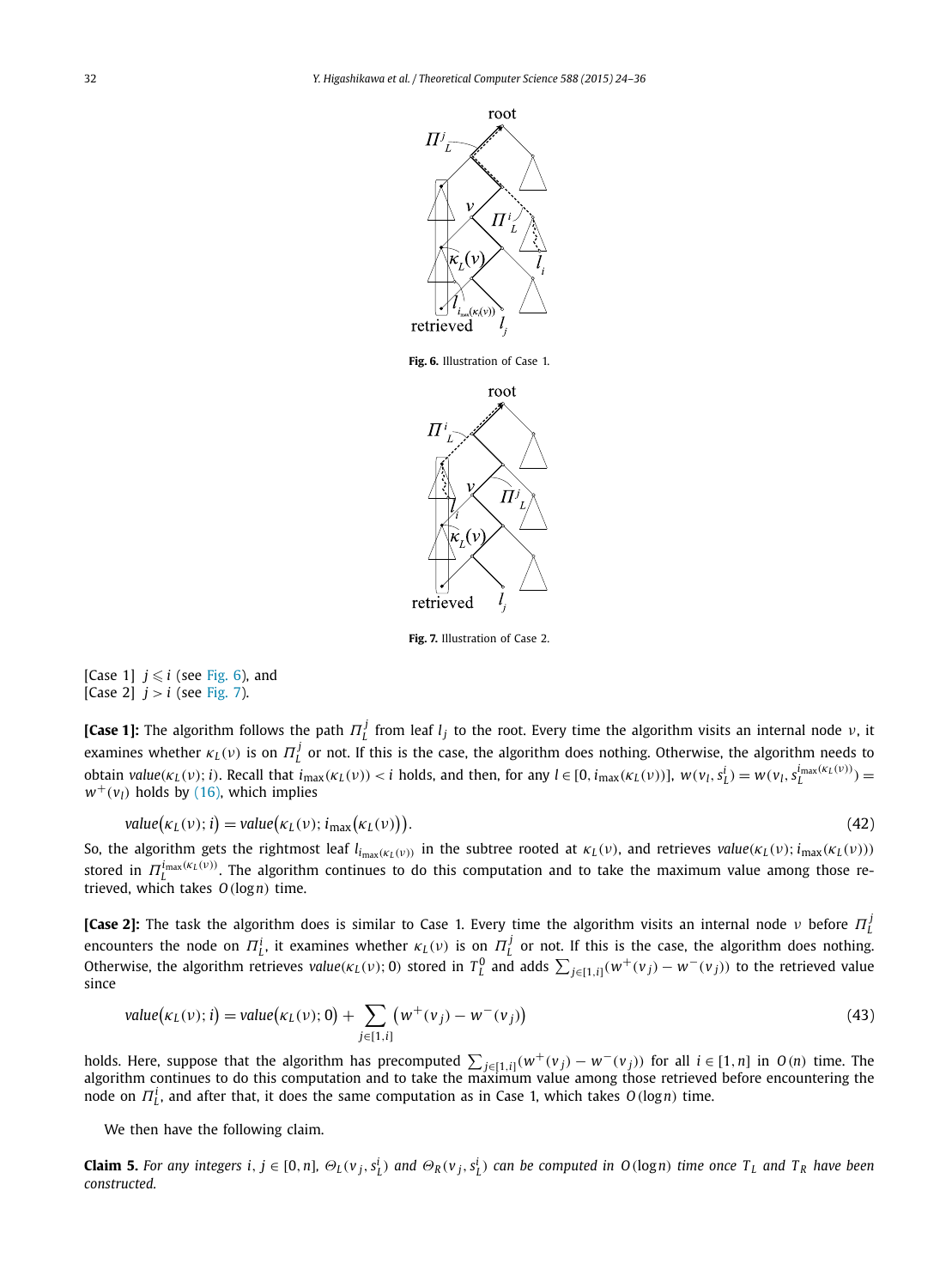<span id="page-9-0"></span>Next, we show how the algorithm actually computes  $\Theta_{\text{opt}}(s^i_L)$  for all  $i \in [0,n].$  The algorithm first computes  $\Theta_{\text{opt}}(s^0_L)$  and *x*<sub>opt</sub>( $s_L^0$ ). Based on [Lemma 1,](#page-3-0) the algorithm can apply binary search to find adjacent two vertices *v*<sub>l−1</sub> and *v<sub>l</sub>* with some  $l \in [1, n]$  such that  $\Theta_L(v_{l-1}, s_l^0) \leq \Theta_R(v_{l-1}, s_l^0)$  and  $\Theta_L(v_l, s_l^0) \geq \Theta_R(v_l, s_l^0)$ , i.e.,  $x_{opt}(s_l^0)$  exists in the interval  $[v_{l-1}, v_l]$ , which takes  $O(\log^2 n)$  time by [Claim 5.](#page-8-0) We now show how to find  $x_{opt}(s_L^0)$  from  $[v_{l-1}, v_l]$  in constant time. Let  $x(t)$  denote a point dividing  $[v_{l-1}, v_l]$  with the ratio of t to  $1-t$ . Suppose that  $0 < t < 1$ . Then, by the conditions  $\Theta(v_l, s_l^0) = \Theta_L(v_l, s_l^0)$  and  $\Theta(\nu_{l-1}, s^0_L) = \Theta_R(\nu_{l-1}, s^0_L)$ , we have

$$
\Theta(x(t), s_L^0) = \max \{ \Theta(v_l, s_L^0) - (1 - t) (v_l - v_{l-1}) \tau, \Theta(v_{l-1}, s_L^0) - t(v_l - v_{l-1}) \tau \}.
$$
\n(44)

Let us consider the solution  $t^*$  of  $\Theta(v_l, s_l^0) - (1-t)(v_l - v_{l-1})\tau = \Theta(v_{l-1}, s_l^0) - t(v_l - v_{l-1})\tau$ . If  $0 < t^* < 1$  holds,  $x_{opt}(s_l^0) =$  $x(t^*)$  holds by [Lemma 1.](#page-3-0) If  $t^* \leq 0$  holds, then  $\Theta(v_{l-1}, s^0_{L}) \leq \Theta(v_l, s^0_{L}) - (v_l - v_{l-1})\tau$  holds, which implies  $x_{opt}(s^0_{L}) = v_{l-1}$ . Similarly, if  $t^* \geq 1$  holds,  $x_{opt}(s_L^0) = v_l$  holds. Therefore, the algorithm can compute  $\Theta_{opt}(s_L^0)$  and  $x_{opt}(s_L^0)$  in  $O(\log^2 n)$  time. Generally, we have the following claim.

**Claim 6.** For a scenario  $s \in S$ , suppose that  $\Theta_L(v_{l-1}, s) \leq \Theta_R(v_{l-1}, s)$  and  $\Theta_L(v_l, s) \geq \Theta_R(v_l, s)$  hold for adjacent two vertices  $v_{l-1}$ and  $v_l$  with some  $l \in [1, n]$ , and let t\* denote the solution to an equation  $\Theta(v_{l-1}, s) - t(v_l - v_{l-1})\tau = \Theta(v_l, s) - (1 - t)(v_l - v_{l-1})\tau$ . *Then,*

- (i) if  $0 \le t^* \le 1$  holds,  $x_{opt}(s)$  is a point dividing the interval  $[v_{l-1}, v_l]$  with the ratio of  $t^*$  to  $1-t^*$  and  $\Theta_{opt}(s) = \Theta_R(v_{l-1}, s)$  $t^*(v_l - v_{l-1})\tau$  *holds,*
- (ii) *if*  $t^*$  < 0 *holds,*  $x_{\text{out}}(s) = v_{l-1}$  *and*  $\Theta_{\text{out}}(s) = \Theta_R(v_{l-1}, s)$  *hold, and*
- (iii) *if*  $t^* > 1$  *holds,*  $x_{opt}(s) = v_l$  *and*  $\Theta_{opt}(s) = \Theta_L(v_l, s)$  *hold.*

 $\Theta_{\text{opt}}(s_L^i)$  and  $x_{\text{opt}}(s_L^i)$  for every *i* can be computed in  $O(\log^2 n)$  in the same manner as  $\Theta_{\text{opt}}(s_L^0)$  and  $x_{\text{opt}}(s_L^0)$ . Thus,  $\Theta_{\text{opt}}(s_L^i)$  and  $x_{\text{opt}}(s_L^i)$  for all  $i \in [0, n]$  can be obtained in  $O(n \log^2 n)$  time. This running time is further improved to  $O(n \log n)$ time based on the nontrivial observation stated below. We first have the following claim by [Lemma 4.](#page-5-0)

**Claim 7.** For an integer  $i \in [0, n-1]$ ,

(i) if  $x_{\text{opt}}(s_L^i) \geqslant v_{i+1}$  holds,  $v_{i+1} \leqslant x_{\text{opt}}(s_L^{i+1}) \leqslant x_{\text{opt}}(s_L^i)$  holds, and (ii) if  $x_{\text{opt}}(s_L^i) \leq v_{i+1}$  holds,  $x_{\text{opt}}(s_L^i) \leq x_{\text{opt}}(s_L^{i+1}) \leq v_{i+1}$  holds.

From this we immediately have the following claim.

**Claim 8.** (i) As long as  $x_{\rm opt}(s^i_L)\geqslant v_{i+1}$  holds,  $x_{\rm opt}(s^i_L)$  does not increase as i increases. (ii) Once  $x_{\rm opt}(s^i_L)\leqslant v_{i+1}$  holds,  $x_{\rm opt}(s^i_L)$  never *decreases as i increases.*

For every  $i \in [0,n]$ , let  $l(i)$  denote an integer such that  $\Theta_L(v_{l(i)-1}, s_L^i) \leq \Theta_R(v_{l(i)-1}, s_L^i)$  and  $\Theta_L(v_{l(i)}, s_L^i) \geq \Theta_R(v_{l(i)}, s_L^i)$ hold, i.e.,  $x_{\text{opt}}(s_L^i)$  exists in the interval  $[v_{l(i)-1},v_{l(i)}]$ . Suppose that the algorithm has already computed  $x_{\text{opt}}(s_L^i)$  and  $[v_{l(i)-1}, v_{l(i)}]$ . Then, based on Claim 7, the improved procedure which finds  $[v_{l(i+1)-1}, v_{l(i+1)}]$  is described as follows.

(a) If the condition of Claim 7(i) holds,  $x_{opt}(s_L^{i+1})$  lies to the left of  $v_{l(i)}$ . The algorithm first tests the interval  $[v_{l(i)-1}, v_{l(i)}]$ whether  $\Theta_L(v_{l(i)-1}, s_l^{i+1}) \leq \Theta_R(v_{l(i)-1}, s_l^{i+1})$  and  $\Theta_L(v_{l(i)}, s_l^{i+1}) \geq \Theta_R(v_{l(i)}, s_l^{i+1})$  hold or not. If this is the case,  $x_{opt}(s_l^{i+1})$ exists in  $[v_{l(i)-1}, v_{l(i)}]$ . Otherwise, the algorithm sequentially tests  $[v_{l(i)-2}, v_{l(i)-1}]$ ,  $[v_{l(i)-3}, v_{l(i)-2}]$ , ... in this order to locate  $[v_{l(i+1)-1}, v_{l(i+1)}]$  where  $x_{opt}(s_l^{i+1})$  exists.

(b) If the condition of Claim 7(ii) holds,  $x_{opt}(s_L^{i+1})$  lies to the right of  $v_{l(i)-1}$ . The algorithm first tests the interval  $[v_{l(i)-1}, v_{l(i)}]$  whether  $\Theta_L(v_{l(i)-1}, s_L^{i+1}) \leq \Theta_R(v_{l(i)-1}, s_L^{i+1})$  and  $\Theta_L(v_{l(i)}, s_L^{i+1}) \geq \Theta_R(v_{l(i)}, s_L^{i+1})$  hold or not. If this is the case,  $x_{\text{opt}}(s_L^{i+1})$  exists in  $[v_{l(i)-1}, v_{l(i)}]$ . Otherwise, the algorithm sequentially tests  $[v_{l(i)}, v_{l(i)+1}]$ ,  $[v_{l(i)+1}, v_{l(i)+2}]$ , ... in this order to locate  $[v_{l(i+1)-1}, v_{l(i+1)}]$  where  $x_{\text{opt}}(s_L^{i+1})$  exists.

We now analyze the running time of this algorithm. Here, we recall [Lemma](#page-3-0) 1. For given *i* and *j*, the algorithm tests whether  $x_{\text{opt}}(s_L^i)$  exists in  $[v_{j-1}, v_j]$  or not by computing  $\Theta_L(v_{j-1}, s_L^i)$ ,  $\Theta_R(v_{j-1}, s_L^i)$ ,  $\Theta_L(v_j, s_L^i)$  and  $\Theta_R(v_j, s_L^i)$ . This computation takes  $O(\log n)$  time by [Claim 5.](#page-8-0) And by Claim 8, there exists an integer  $i' \in [0,n]$  such that  $x_{\text{opt}}(s_L^i) \geqslant v_{i+1}$  holds for every  $i < i'$  and  $x_{\text{opt}}(s_{\underline{l}}^{i'}) \leq v_{i'+1}$  holds. Then, we have  $l(i') \leq l(i'-1) \leq \cdots \leq l(1) \leq l(0)$  and  $l(i') \leq l(i'+1) \leq \cdots \leq l(n-1) \leq$  $l(n)$ . For a given  $i < i'$ , the algorithm tests  $l(i) - l(i+1) + 1$  intervals, i.e.,  $O(n)$  intervals are tested for all  $i < i'$  in total. Similarly,  $O(n)$  intervals are tested for all  $i \geq i'$ . Therefore, the overall running time is  $O(n \log n)$ .

**Claim 9.**  $\Theta_{\text{opt}}(s^i_L)$  for all  $i \in [0,n]$  can be computed in 0 (n logn) time once  $T_L$  and  $T_R$  have been constructed.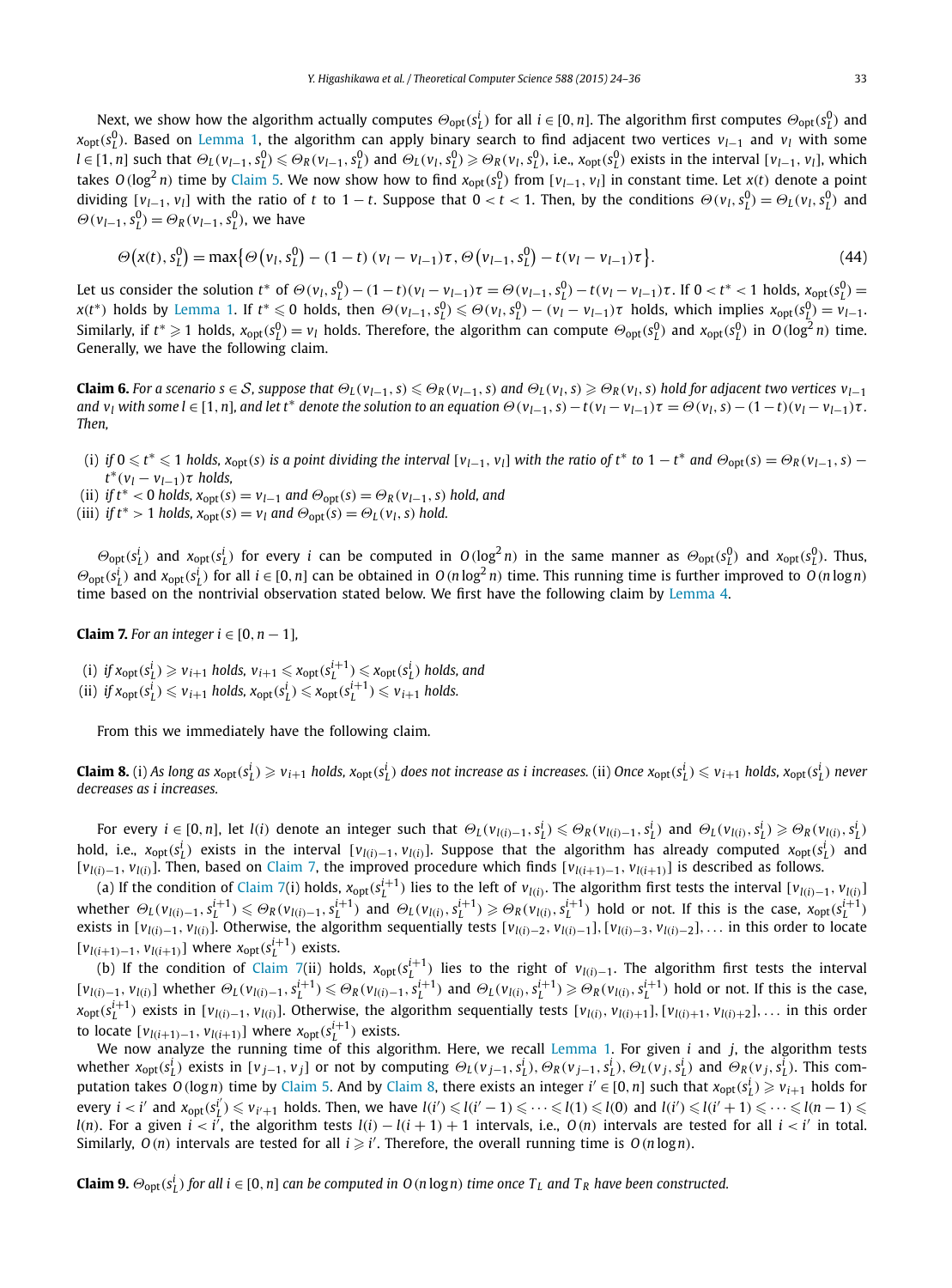<span id="page-10-0"></span>By [Claims 4 and 9,](#page-7-0)  $\Theta_{opt}(s_L^i)$  for all  $i \in [0,n]$  can be computed in  $O(n \log n)$  time and  $O(n \log n)$  space, and  $\Theta_{opt}(s_R^i)$  can be treated similarly.

**Lemma 5.**  $\Theta_{\text{opt}}(s_L^i)$  and  $\Theta_{\text{opt}}(s_R^i)$  for all  $i \in [0, n]$  can be computed in  $O(n \log n)$  time and  $O(n \log n)$  space.

#### *3.2. Phase II*

In this section, we show how to compute a minimax regret sink location *x*∗. Recall that binary search can be applied to find  $x^*$  by the unimodality of  $R_{\text{max}}(x)$ . Actually, the algorithm finds the interval  $[v_{l-1}, v_l]$  where  $x^*$  exists based on [Lemma 2.](#page-3-0) For this purpose, the algorithm needs to compute a worst case scenario for  $v_j$  with any  $j \in [0, n]$  as

$$
\hat{s}_j = \operatorname{argmax} \{ R(v_j, s) \mid s \in S_L \cup S_R \} \tag{45}
$$

by evaluating  $R(v_i, s)$  for all  $s \in S_L \cup S_R$ . By the definition [\(11\),](#page-3-0) we have  $R(v_i, s) = \Theta(v_i, s) - \Theta_{opt}(s)$ . In Phase I,  $\Theta_{opt}(s)$ for all *<sup>s</sup>* ∈ S*<sup>L</sup>* ∪ S*<sup>R</sup>* have been computed. Therefore, in Phase II, the algorithm only needs to compute *Θ(<sup>v</sup> <sup>j</sup>, <sup>s</sup>)* for each  $s \in S_L \cup S_R$ , and then,  $R(v_j, s)$  can be immediately computed. Once computing  $\hat{s}_j$ , the algorithm can know whether  $x^* \leq v_j$ or  $x^* \geq v_j$  by evaluating  $\Theta_L(v_j, \hat{s}_j)$  and  $\Theta_R(v_j, \hat{s}_j)$  by [Lemma 2.](#page-3-0)

We first show that the algorithm can compute  $\Theta(v_i, s)$  for a given  $j \in [0, n]$  and all  $s \in S_l \cup S_R$  in  $O(n)$  time in total. The algorithm basically needs to compute  $\Theta_L(v_j,s_L^i), \Theta_R(v_j,s_L^i), \Theta_L(v_j,s_R^i)$  and  $\Theta_R(v_j,s_R^i)$  for all  $i \in [0,n]$ . In the following, we only show how to compute  $\Theta_L(v_j, s_L^i)$  for all  $i \in [0, j-1]$  in  $O(n)$  time in total (for  $i \in [j, n]$ ,  $\Theta_L(v_j, s_L^i) = \Theta_L(v_j, s_L^{j-1})$ holds by the definitions  $(2)$  and  $(16)$ ). Note that the other cases can be treated similarly.

For  $i \in [0, j - 1]$ , let  $id_{max}(i)$  denote the integer defined as

$$
id_{\max}(i) = \operatorname{argmax} \left\{ -v_k \tau + \sum_{l \in [0,k]} w(v_l, s_l^i) \middle| k \in [0, j-1] \right\},\tag{46}
$$

i.e.,  $\Theta_L(v_j, s^i_L) = f_L^{id_{\text{max}}(i)}(v_j, s^i_L)$  by [\(5\)](#page-2-0) and [\(7\).](#page-2-0) The algorithm first computes  $\Theta_L(v_j, s^0_L)$  and  $id_{\text{max}}(0)$  by using  $T_L$  (as mentioned in Section [3.1\)](#page-6-0), which can be done in *O(*log*n)* time by [Claim 5.](#page-8-0) Here, suppose that the algorithm has already obtained  $\Theta_L(v_j, s_L^i)$  and  $id_{\max}(i)$  for a given  $i \in [0, n-1]$ . We then show that the algorithm can compute  $\Theta_L(v_j, s_L^{i+1})$  and  $id_{\max}(i+1)$ in constant time. There are two cases:

[Case 1]  $id_{max}(i) \geq i + 1$ , and  $[Case 2]$   $id_{max}(i) < i + 1$ .

In the following, let  $\Delta_i = w^+(v_i) - w^-(v_i)$ .

**[Case 1]:** In this case,  $id_{max}(i + 1)$  does not change from  $id_{max}(i)$ , which implies  $\Theta_L(v_j, s_L^{i+1}) = f_L^{id_{max}(i)}(v_j, s_L^{i+1}) =$  $f_L^{id_{\text{max}}(i)}(v_j, s_L^i) + \Delta_{i+1}$  (see [Fig. 8\)](#page-11-0). We have  $f_L^{id_{\text{max}}(i)}(v_j, s_L^i) = \Theta_L(v_j, s_L^i)$ . Thus,  $\Theta_L(v_j, s_L^{i+1})$  and  $id_{\text{max}}(i+1)$  can be computed as

$$
\Theta_L(v_j, s_L^{i+1}) = \Theta_L(v_j, s_L^i) + \Delta_{i+1}, \quad \text{and} \tag{47}
$$

$$
id_{\max}(i+1) = id_{\max}(i). \tag{48}
$$

**[Case 2]:** In this case, for  $k \in [id_{max}(i), i]$ ,  $f_L^k(v_j, s_L^{i+1}) = f_L^k(v_j, s_L^i)$  holds, and for  $k \in [i+1, j-1]$ ,  $f_L^k(v_j, s_L^{i+1}) = f_L^k(v_j, s_L^i)$  +  $\Delta$ *i*+1 holds (see [Fig. 9\)](#page-11-0). For  $i \in [0, j - 2]$ , we define  $V(i)$  as

$$
V(i) = \max\left\{-v_k \tau + \sum_{l \in [0,k]} w(v_l, s_L^i) \middle| k \in [i+1, j-1] \right\}
$$
 (49)

$$
= \max\bigg\{-\nu_k \tau + \sum_{l \in [0,k]} w(\nu_l, s_l^0) \bigg\vert k \in [i+1, j-1]\bigg\} + \sum_{h \in [1,i]} \Delta_h,
$$
\n(50)

and let  $\hat{i}d_{\text{max}}(i)$  denote the integer which attains the maximum in (50). When an integer *j* is given, *V*(*i*) and  $\hat{i}d_{\text{max}}(i)$  for all  $i \in [0, j - 2]$  can be precomputed in  $O(n)$  time as follows. The first term of (50) for all  $i \in [0, j - 2]$  can be computed in *O*(*n*) time in total by computing them in descending order of *i*, and also, the second term of (50) for all  $i \in [0, j - 2]$  can be computed in  $O(n)$  time in total by computing them in ascending order of *i*. Then,

$$
\Theta_L(\nu_j, s_L^{i+1}) = \max\{f_L^{id_{\max}(i)}(\nu_j, s_L^{i+1}), f_L^{\tilde{id}_{\max}(i)}(\nu_j, s_L^{i+1})\}
$$
(51)

$$
= \max\{f_L^{id_{\max}(i)}(v_j, s_L^i), f_L^{id_{\max}(i)}(v_j, s_L^i) + \Delta_{i+1}\}\tag{52}
$$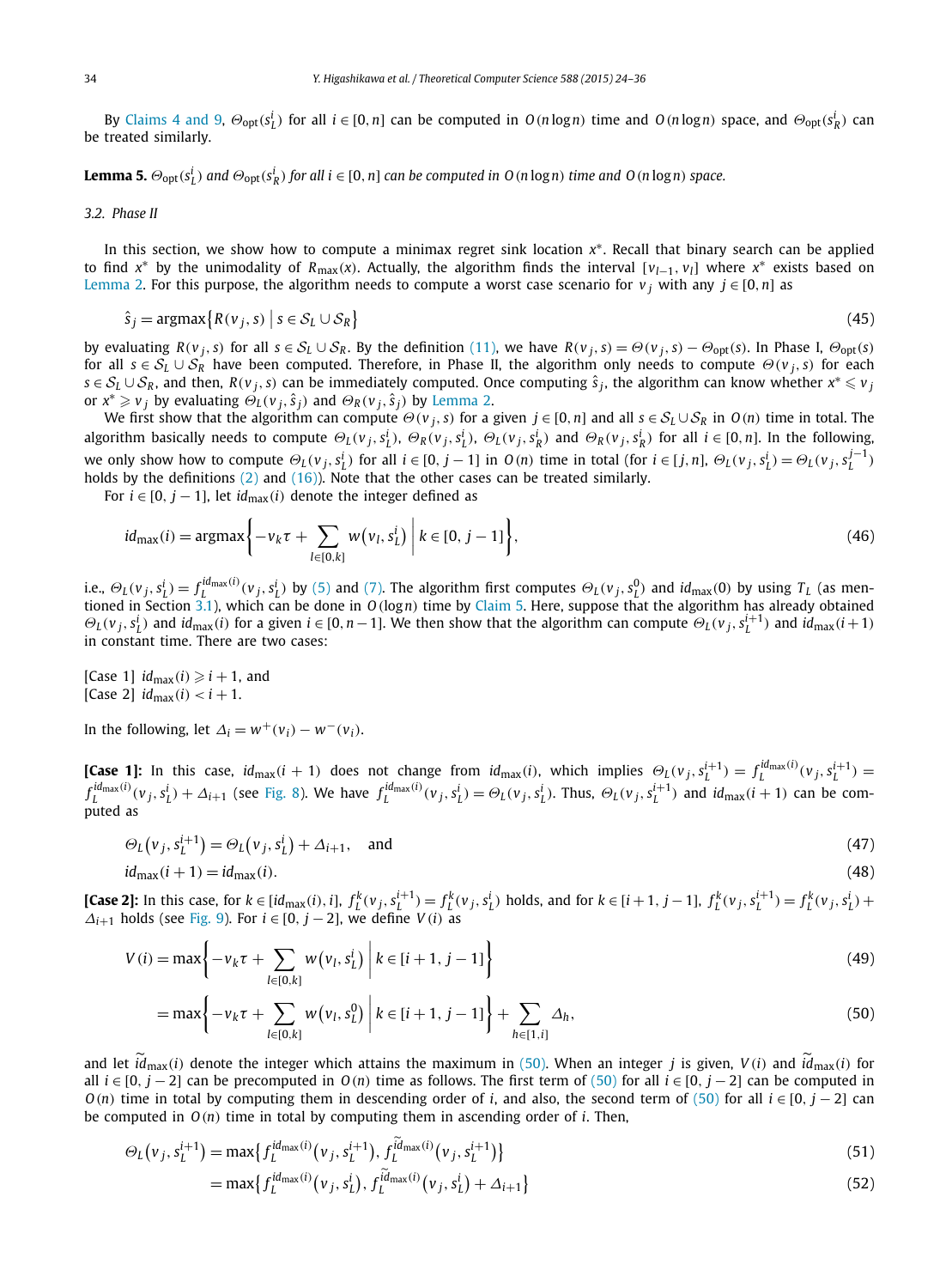<span id="page-11-0"></span>

**Fig. 8.** Illustration of Case 1.



**Fig. 9.** Illustration of Case 2.

holds. We have  $f_L^{id_{\text{max}}(i)}(v_j, s_L^i) = \Theta_L(v_j, s_L^i)$  and  $f_L^{id_{\text{max}}(i)}(v_j, s_L^i) = v_j \tau + V(i)$ . By these and [\(52\),](#page-10-0) once  $V(i)$  and  $\tilde{id}_{\text{max}}(i)$  are computed for all  $i \in [0, j - 2]$  in advance,  $\Theta_L(v_j, s_L^{i+1})$  and  $id_{\max}(i + 1)$  can be computed as

$$
\Theta_L(v_j, s_L^{i+1}) = \max\{\Theta_L(v_j, s_L^i), v_j \tau + V(i) + \Delta_{i+1}\}, \text{ and}
$$
\n(53)

$$
id_{\max}(i+1) = \begin{cases} id_{\max}(i) & \text{if } \Theta_L(v_j, s_L^i) \ge v_j \tau + V(i) + \Delta_{i+1}, \\ \tilde{id}_{\max}(i) & \text{if } \Theta_L(v_j, s_L^i) < v_j \tau + V(i) + \Delta_{i+1}. \end{cases} \tag{54}
$$

In the above mentioned manner, the algorithm can compute  $\Theta_L(v_j,s_L^i)$  for all  $i \in [0,j-1]$  in  $O(n)$  time. Since  $\Theta_R(v_j,s_L^i)$ ,  $\Theta_L(v_j, s_R^i)$  and  $\Theta_R(v_j, s_R^i)$  can be similarly computed in  $O(n)$  time, we have the following claim.

**Claim 10.** For a given  $j \in [0, n]$ , let  $\hat{s}_j = \argmax\{R(v_j, s) \mid s \in S_L \cup S_R\}$ . Then,  $\hat{s}_j$  can be computed in  $O(n)$  time once  $\Theta_{\text{opt}}(s_L^i)$  and  $\Theta_{\text{opt}}(s_R^i)$  *for all i* ∈ [0, *n*] *have been computed.* 

When the algorithm computes  $\hat{s}_j$  for a given  $j \in [0,n]$ , it can know whether  $x^* \leq v_j$  or  $x^* \geq v_j$  by [Lemma 2.](#page-3-0) Therefore, the algorithm can apply binary search to find the interval  $[v_{l-1}, v_l]$  with some  $l \in [1, n]$  where  $x^*$  exists such that  $\Theta_L(v_{l-1}, \hat{s}_{l-1}) \leq \Theta_R(v_{l-1}, \hat{s}_{l-1})$  and  $\Theta_L(v_l, \hat{s}_l) \geq \Theta_R(v_l, \hat{s}_l)$ , which takes  $O(n \log n)$  time by Claim 10. We now show how to find  $x^*$  from  $[v_{l-1}, v_l]$  in constant time, which is similar to the manner discussed at [Claim 6.](#page-9-0) Let  $x(t)$  denote a point dividing the interval [*vl*−1*, vl*] with the ratio of *t* to 1 − *t*. Suppose that 0 *< t <* 1. Then, by the conditions  $R_{\text{max}}(v_l) = \Theta_L(v_l, \hat{s}_l) - \Theta_{\text{opt}}(\hat{s}_l)$  and  $R_{\text{max}}(v_{l-1}) = \Theta_R(v_{l-1}, \hat{s}_{l-1}) - \Theta_{\text{opt}}(\hat{s}_{l-1})$ , we have

$$
R_{\max}(\mathbf{x}(t)) = \max\{R_{\max}(\nu_l) - (1-t)(\nu_l - \nu_{l-1})\tau, R_{\max}(\nu_{l-1}) - t(\nu_l - \nu_{l-1})\tau\}.
$$
\n(55)

Let us consider the solution  $t^*$  of  $R_{\text{max}}(v_l) - (1-t)(v_l - v_{l-1})\tau = R_{\text{max}}(v_{l-1}) - t(v_l - v_{l-1})\tau$ . If  $0 < t^* < 1$  holds,  $x^* = x(t^*)$ holds by [Lemma 2.](#page-3-0) If  $t^* \le 0$  holds, then  $R_{\max}(v_{l-1}) \le R_{\max}(v_l) - (v_l - v_{l-1})\tau$  holds, which implies  $x^* = v_{l-1}$ . Similarly, if *t*<sup>∗</sup>  $\geq$  1 holds, *x*<sup>∗</sup> = *v*<sub>*l*</sub> holds. We then have the following lemma.

**Lemma 6.** A minimax regret sink location  $x^*$  can be computed in O(nlogn) time once  $\Theta_{\text{opt}}(s_L^i)$  and  $\Theta_{\text{opt}}(s_R^i)$  for all  $i \in [0,n]$  have *been computed.*

By [Lemmas](#page-10-0) 5 and 6, we obtain the following theorem.